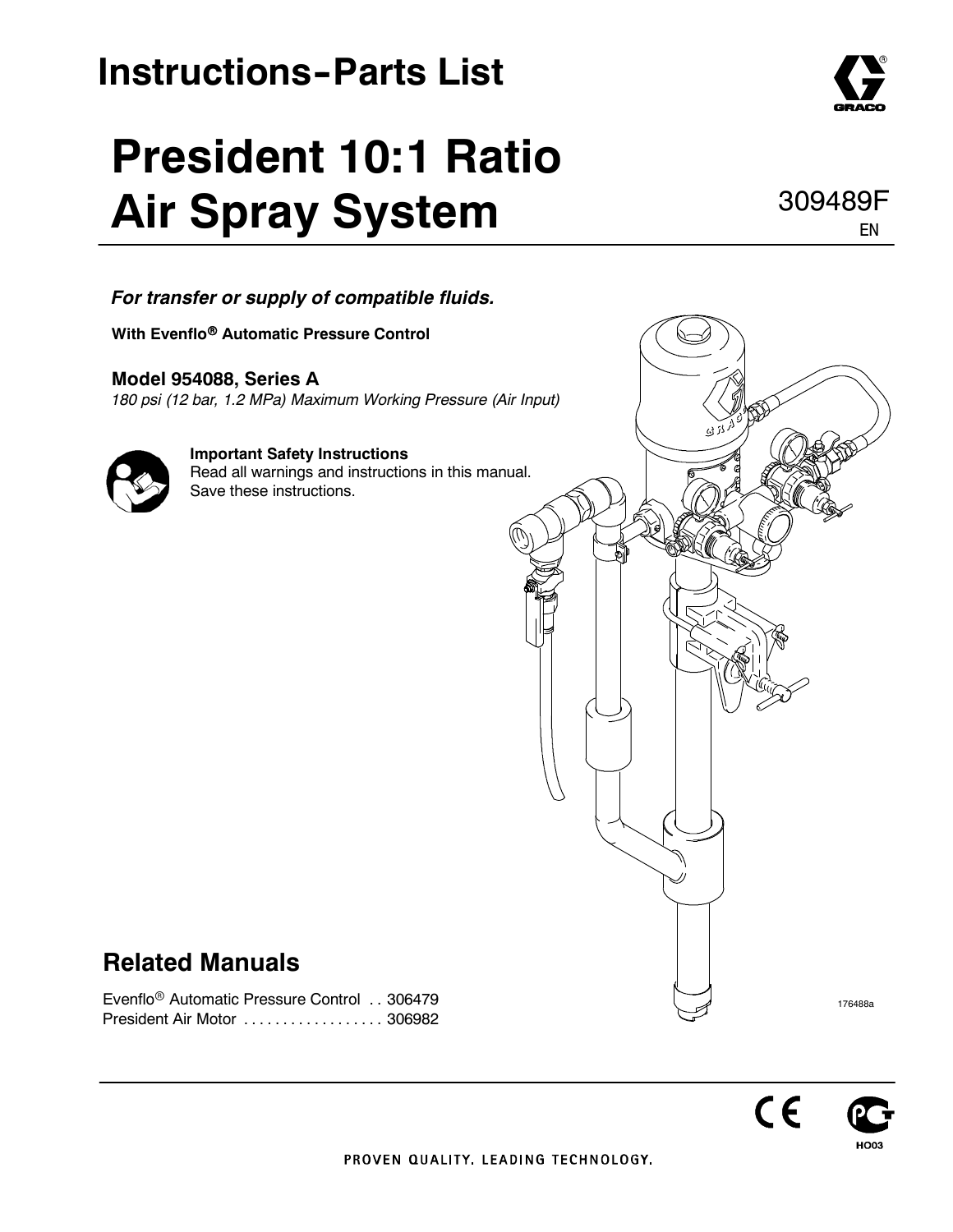## **Table of Contents**

| Displacement Pump Repair  12 |
|------------------------------|
| Check Valve Adjustment  12   |

| Parts Lists and Drawings |  |
|--------------------------|--|
|                          |  |
|                          |  |
|                          |  |
|                          |  |
| Graco Information  20    |  |
|                          |  |

## **Symbols**

#### **Warning Symbol**

### **WARNING**

This symbol alerts you to the possibility of serious injury or death if you do not follow the instructions.

#### **Caution Symbol**

### **CAUTION**

This symbol alerts you to the possibility of damage to or destruction of equipment if you do not follow the instructions.

# **WARNING**



#### **EQUIPMENT MISUSE HAZARD**

Equipment misuse can cause the equipment to rupture or malfunction and result in serious injury.

- This equipment is for professional use only.
- Read all instruction manuals, tags, and labels before operating the equipment.
- Use the equipment only for its intended purpose. If you are not sure, call your Graco distributor.
- Do not alter or modify this equipment.
- Check equipment daily. Repair or replace worn or damaged parts immediately.
- Do not exceed the maximum working pressure stated on the equipment or in the Technical Data for your equipment. Do not exceed the maximum working pressure of the lowest rated component in your system.
- Use fluids and solvents which are compatible with the equipment wetted parts. Refer to the Tech**nical Data** section of all equipment manuals. Read the fluid and solvent manufacturer's warnings.
- $\bullet$  Handle hoses carefully. Do not pull on hoses to move equipment.
- $\bullet$  Route hoses away from traffic areas, sharp edges, moving parts, and hot surfaces. Do not expose Graco hoses to temperatures above 66°C (150°F) or below -40°C (-40°F).
- $\bullet$  Wear hearing protection when operating this equipment.
- Do not move or lift pressurized equipment.
- Comply with all applicable local, state, and national fire, electrical, and safety regulations.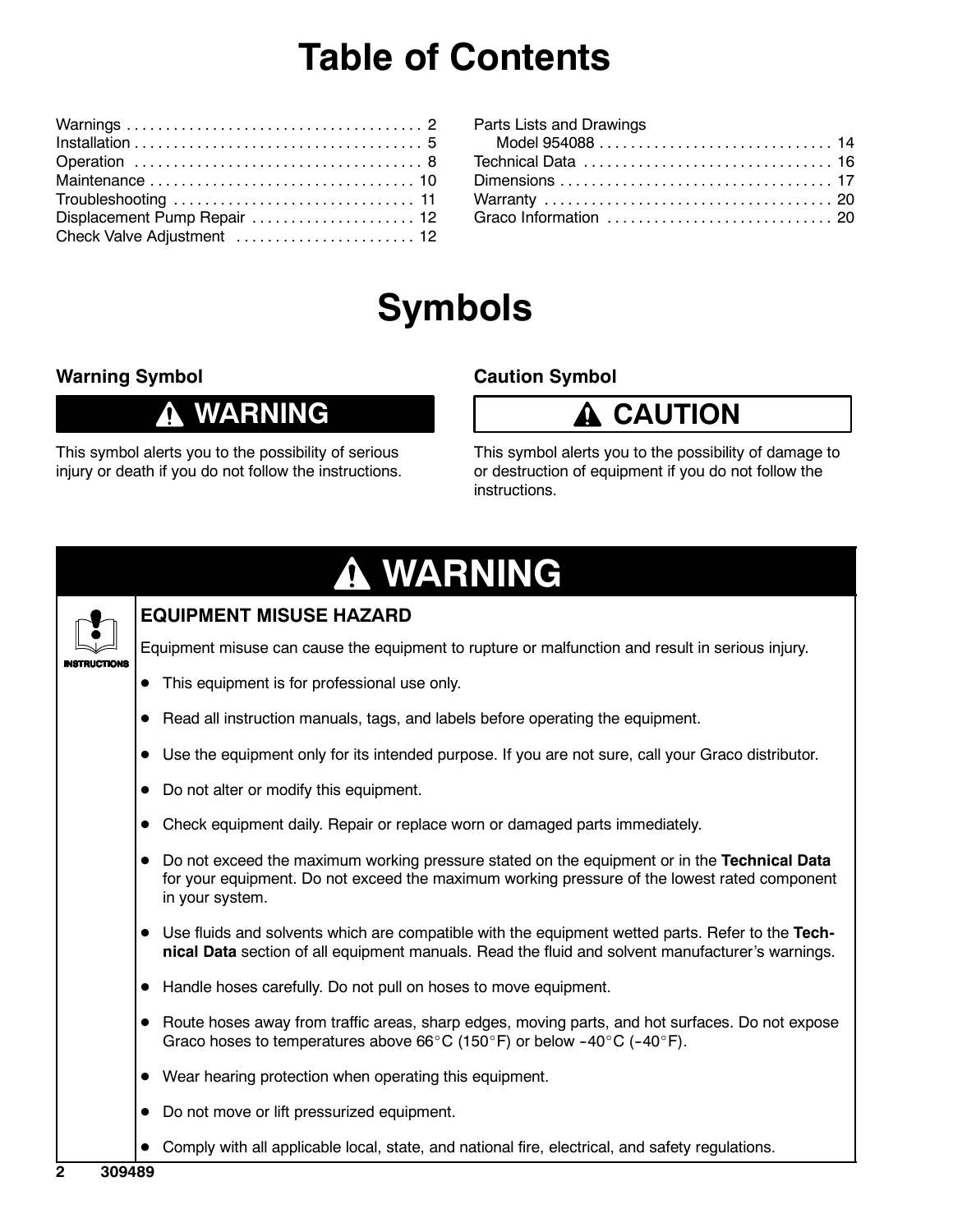# **WARNING**

| , WARNING<br>' ! \                                                                                                                                                                                                                     |
|----------------------------------------------------------------------------------------------------------------------------------------------------------------------------------------------------------------------------------------|
| <b>SKIN INJECTION HAZARD</b>                                                                                                                                                                                                           |
| Spray from the gun, leaks or ruptured components can inject fluid into your body and cause extremely<br>serious injury, including the need for amputation. Fluid splashed in the eyes or on the skin can also<br>cause serious injury. |
| Fluid injected into the skin is a serious injury. The injury may look like just a cut, but it is a serious<br>injury. Get immediate surgical treatment.                                                                                |
| Do not point the gun at anyone or at any part of the body.                                                                                                                                                                             |
| Do not put your hand or fingers over the spray tip.                                                                                                                                                                                    |
| • Do not stop or deflect leaks with your hand, body, glove or rag.                                                                                                                                                                     |
| Do not "blow back" fluid; this is not an air spray system.                                                                                                                                                                             |
| Always have the tip guard and the trigger guard on the gun when spraying.                                                                                                                                                              |
| Check the gun diffuser operation weekly. Refer to the gun manual.                                                                                                                                                                      |
| Be sure the gun trigger safety operates before spraying.                                                                                                                                                                               |
| Lock the gun trigger safety when you stop spraying.                                                                                                                                                                                    |
| • Follow the Pressure Relief Procedure on page 8 if the spray tip clogs and before cleaning,<br>checking or servicing the equipment.                                                                                                   |
| Tighten all fluid connections before operating the equipment.                                                                                                                                                                          |
| • Check the hoses, tubes, and couplings daily. Replace worn, damaged, or loose parts immediately.<br>Permanently coupled hoses cannot be repaired; replace the entire hose.                                                            |
| <b>MOVING PARTS HAZARD</b>                                                                                                                                                                                                             |
| Moving parts can pinch or amputate your fingers.                                                                                                                                                                                       |
| Keep clear of all moving parts when starting or operating the pump.                                                                                                                                                                    |

 $\bullet$  Before checking or servicing the equipment, follow the **Pressure Relief Procedure** on page 8 to prevent the equipment from starting unexpectedly.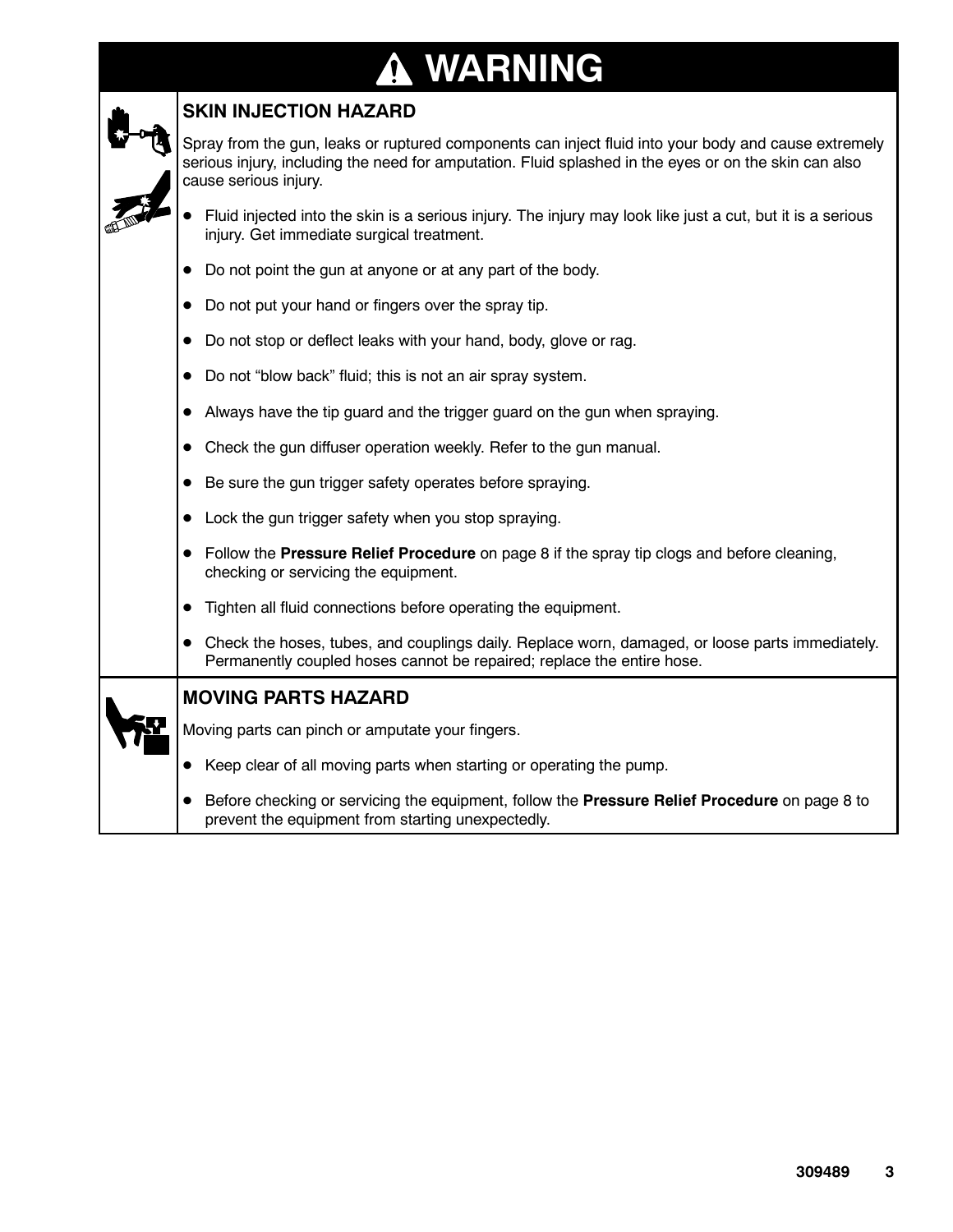# **WARNING**



#### **FIRE AND EXPLOSION HAZARD**

Improper grounding, poor ventilation, open flames or sparks can cause a hazardous condition and result in a fire or explosion and serious injury.

- **•** Ground the equipment and the object being sprayed. Refer to Grounding on page 5.
- If there is any static sparking or you feel an electric shock while using this equipment, **stop spraying immediately.** Do not use the equipment until you identify and correct the problem.
- Provide fresh air ventilation to avoid the buildup of flammable fumes from solvents or the fluid being sprayed.
- Keep the spray area free of debris, including solvent, rags, and gasoline.
- **•** Before operating this equipment, electrically disconnect all equipment in the spray area.
- Before operating this equipment, extinguish all open flames or pilot lights in the spray area.
- Do not smoke in the spray area.
- Do not turn on or off any light switch in the spray area while spraying or while operating if fumes are present.
- Do not operate a gasoline engine in the spray area.
- Never use 1,1,1-trichloroethane, methylene chloride, other halogenated hydrocarbon solvents, or fluids containing such solvents in this equipment. Such use could result in a serious chemical reaction, with the possibility of explosion, which could cause death, serious injury, and/or substantial property damage.

Consult your fluid suppliers to ensure that fluids being used are compatible with aluminum and zinc parts.

- **TOXIC FLUID HAZARD** Hazardous fluid or toxic fumes can cause serious injury or death if splashed in the eyes or on the skin, inhaled, or swallowed. • Know the specific hazards of the fluid you are using.
	- Store hazardous fluid in an approved container. Dispose of hazardous fluid according to all local, state and national guidelines.
	- Always wear protective eyewear, gloves, clothing and respirator as recommended by the fluid and solvent manufacturer.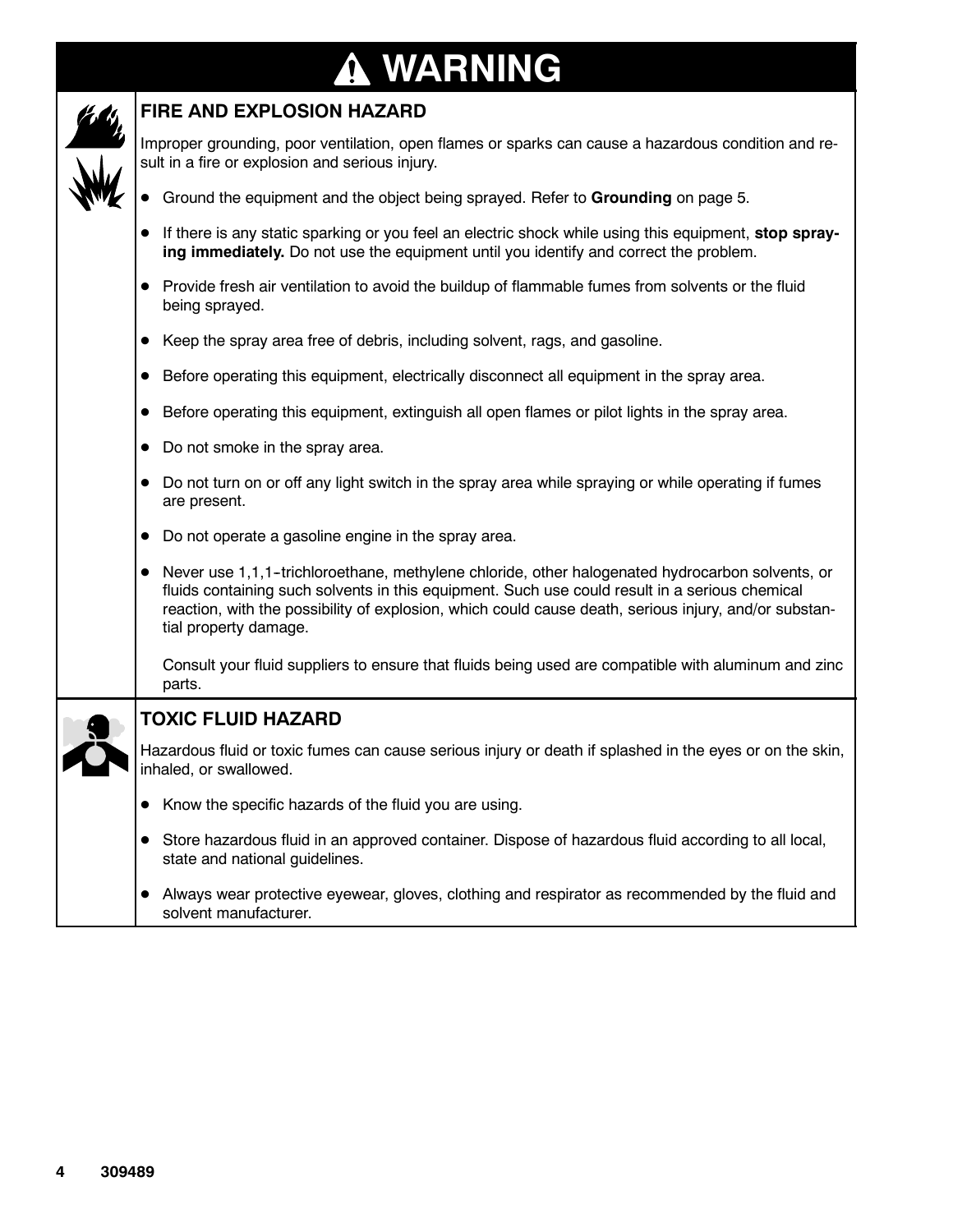# **Installation**

#### **General Information**

**NOTE:** Reference numbers and letters in parentheses refer to callouts in the Figs. and parts drawing.

**NOTE:** Always use Genuine Graco Parts and Accessories, available from your Graco distributor.

#### **Grounding**

### **WARNING**



**FIRE AND EXPLOSION HAZARD** Before operating the pump, ground the system as explained below. Also read the section **FIRE OR EXPLOSION HAZ-ARD** on page 4.

- 1. *Pump:* use a ground wire and clamp as shown in Fig. 1. Loosen the grounding lug locknut (W) and washer  $(X)$ . Insert one end of a 12 ga  $(1.5 \text{ mm}^2)$ minimum ground wire (Y) into the slot in lug (Z) and tighten the locknut securely. Connect the other end of the wire to a true earth ground. Order part number 222011 Grounding Clamp and Wire.
- 2. *Air and fluid hoses:* use only conductive hoses.
- 3. *Air compressor:* follow manufacturer's recommendations.
- 4. *Spray gun or dispensing valve:* ground through connection to a grounded fluid hose and pump.
- 5. *Fluid supply container:* follow your local code.
- 6. *Object being sprayed:* follow your local code.
- 7. *Solvent pails used when flushing:* follow your local code. Use only conductive metal pails, placed on a grounded surface. Do not place the pail on a nonconductive surface, such as paper or cardboard, which interrupts the grounding continuity.
- 8. *To maintain grounding continuity when flushing or relieving pressure*, hold a metal part of the spray gun firmly to the side of a grounded *metal* pail, then trigger the gun.

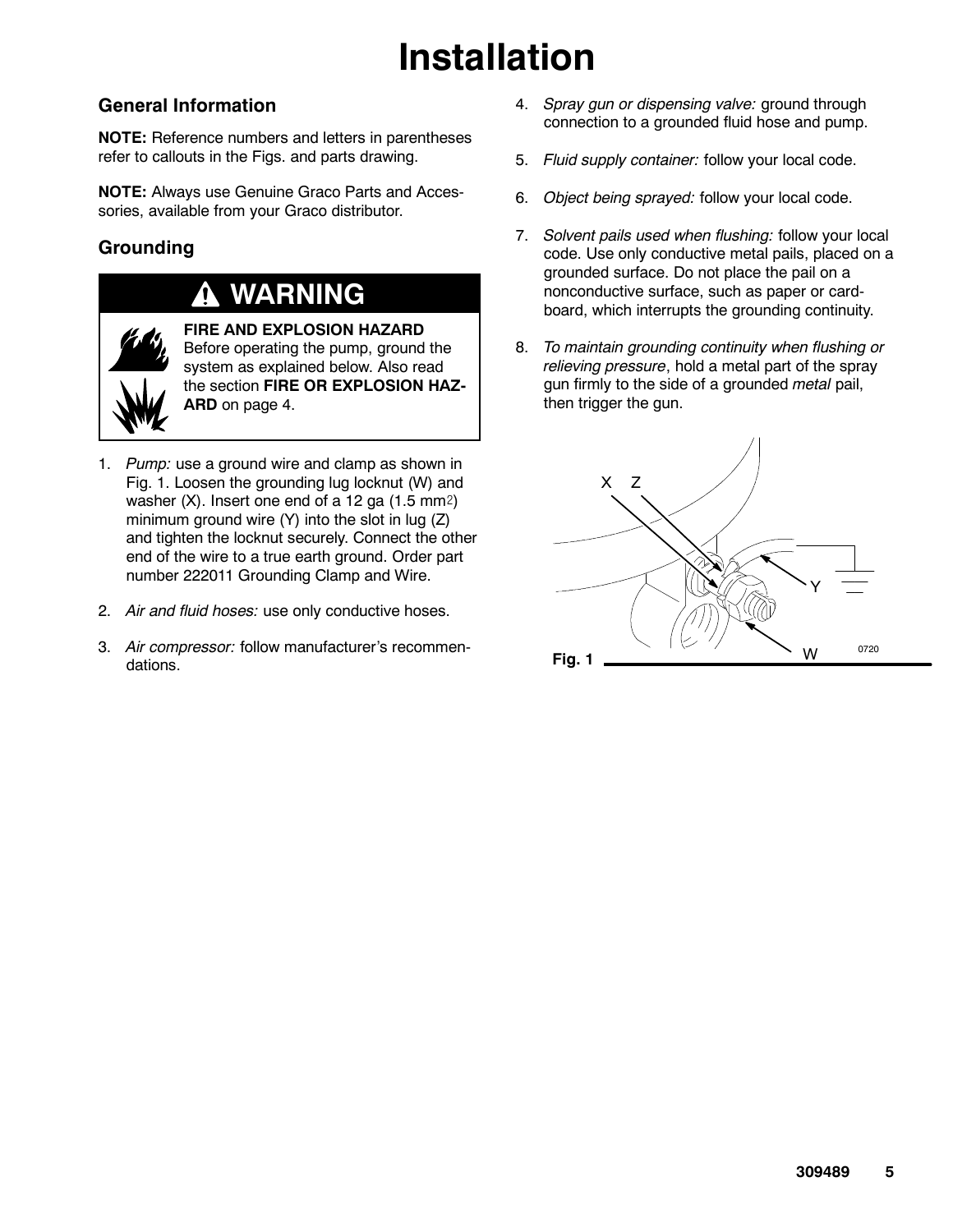# **Installation**

**NOTE:** Reference numbers and letters in parentheses in the text refer to callouts in the figure illustrations and the parts drawing.

The Typical installation shown on page 7 is only a guide to electing and installing required and optional accessories. For assistance in designing a system to suit your needs, contact your Graco representative.

Mount the pump to suit the type of installation planned. The pump dimensions and mounting hole layout are shown on page 17.

#### **Pail and Drum Length Pumps**

Install the pump in the drum or pail, using a suitable cover, bung adapter, or mounting clamp. The pump must be 1/2 in. (13 mm) off the bottom of the pail or drum.

The pump has a by-pass tube, route the tube back to the supply container.

**NOTE:** In a closed-head drum, be sure to loosen the vent plug in the drum cover to prevent formation of a vacuum.

### **WARNING**

An accessory is required in your system: a bleedtype master air valve (A). This accessory helps reduce the risk of serious injury including injection, splashing in the eyes, and injury from moving parts if you are adjusting or repairing the pump.

The bleed-type master air valve relieves air trapped between this valve and the pump after the air regulator is shut off. Trapped air can cause the pump to cycle unexpectedly. Locate the valve close to the pump.

The fluid drain valve (part of the Evenflo<sup>®</sup> air regulator installed on pump) assists in relieving fluid pressure in the displacement pump, hose, and gun; triggering the gun to relieve pressure may not be sufficient.

#### **Evenflo**r **Automatic Pressure Control**

An Evenflo<sup>®</sup> air regulator installed on the pump has a Relax-A-Valve. This regulator prevents initial surging of non-atomized fluid when the gun is triggered. Air pressure in the pump is relieved automatically each time the gun trigger is released. When used with a Relax-A-Valve set in the automatic position, fluid pressure is relieved automatically also. Refer to the Evenflo<sup>®</sup> Automatic Pressure Manual for additional information.

#### **All Pumps**

Install the air line accessories in the approximate order shown in the Typical Installation drawing. A pump runaway valve (B) senses when the pump is running too fast and shuts off the air supply to the motor. For automatic air motor lubrication, install an air line lubricator (D). (For manual lubrication, see Maintenance on page 10). Install the bleed-type master air valve (A) within easy reach of the pump. Install an air regulator (E) to control air to the motor and pump speed. An air line filter (C) removes harmful dirt and moisture from your compressed air supply.

Be sure that the air supply hose is properly grounded, and is at least 1.2 in. (13 mm) ID in order to supply an adequate volume of air to the motor.

Connect a suitable grounded fluid hose and spray gun or dispensing valve to the pump's 3/4 in. npt outlet.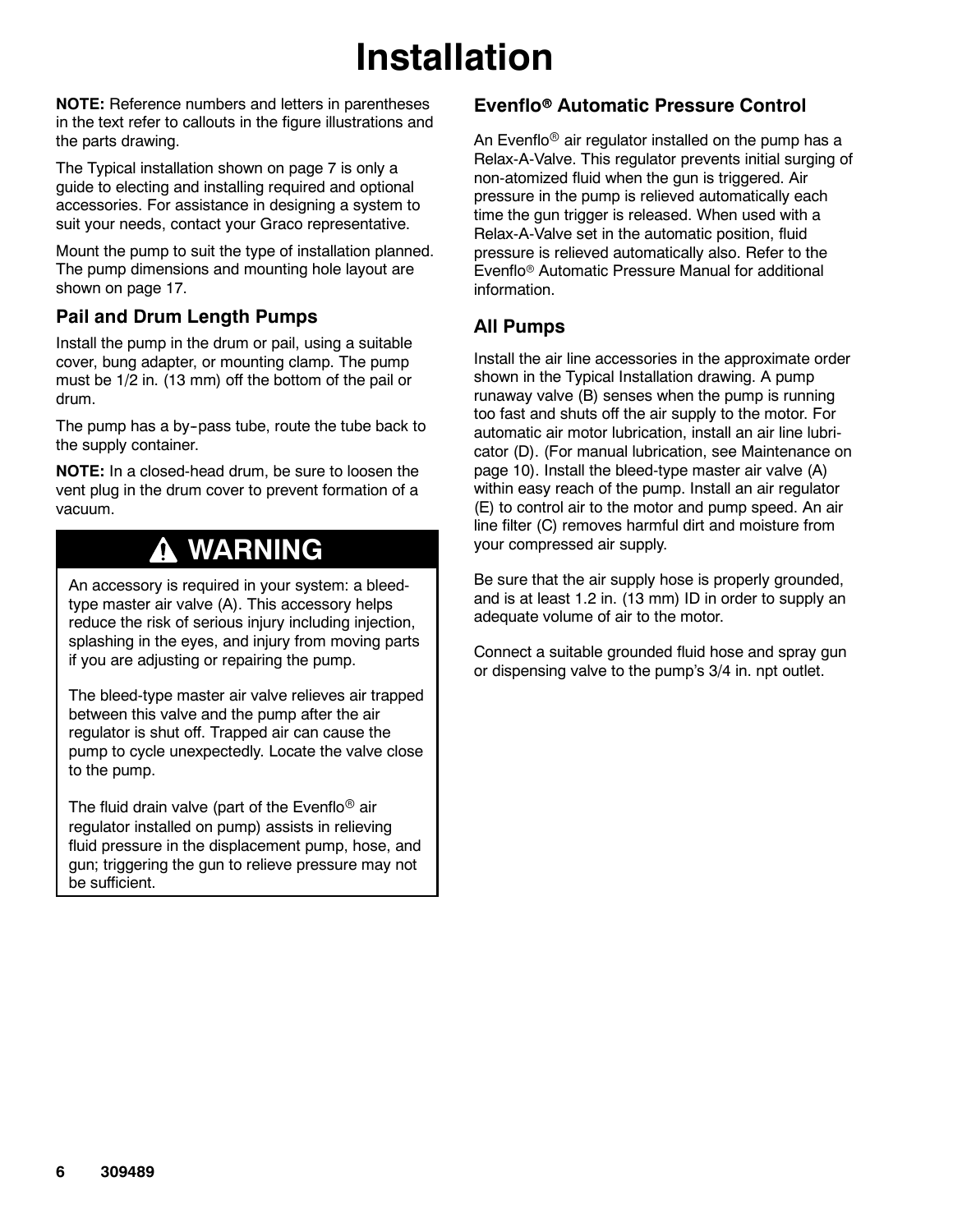# **Installation**

#### **Typical Installation**

#### **KEY**

- **A**
- **B** Pump Runaway Valve
- **C** Air Line Filter
- **D** Air Line Lubricator
- **E** Pump Air Regulator
- **H** Drain Valve (part of 38, Evenflo<sup>®</sup> Valve)
- **J** Pump Ground Wire
- **K** Grounded Fluid Hose
- **L** Grounded Air Hose
- **M** Evenflo<sup>®</sup> Control Knob (rear of valve)
- **38**
- **52** By-pass Tube

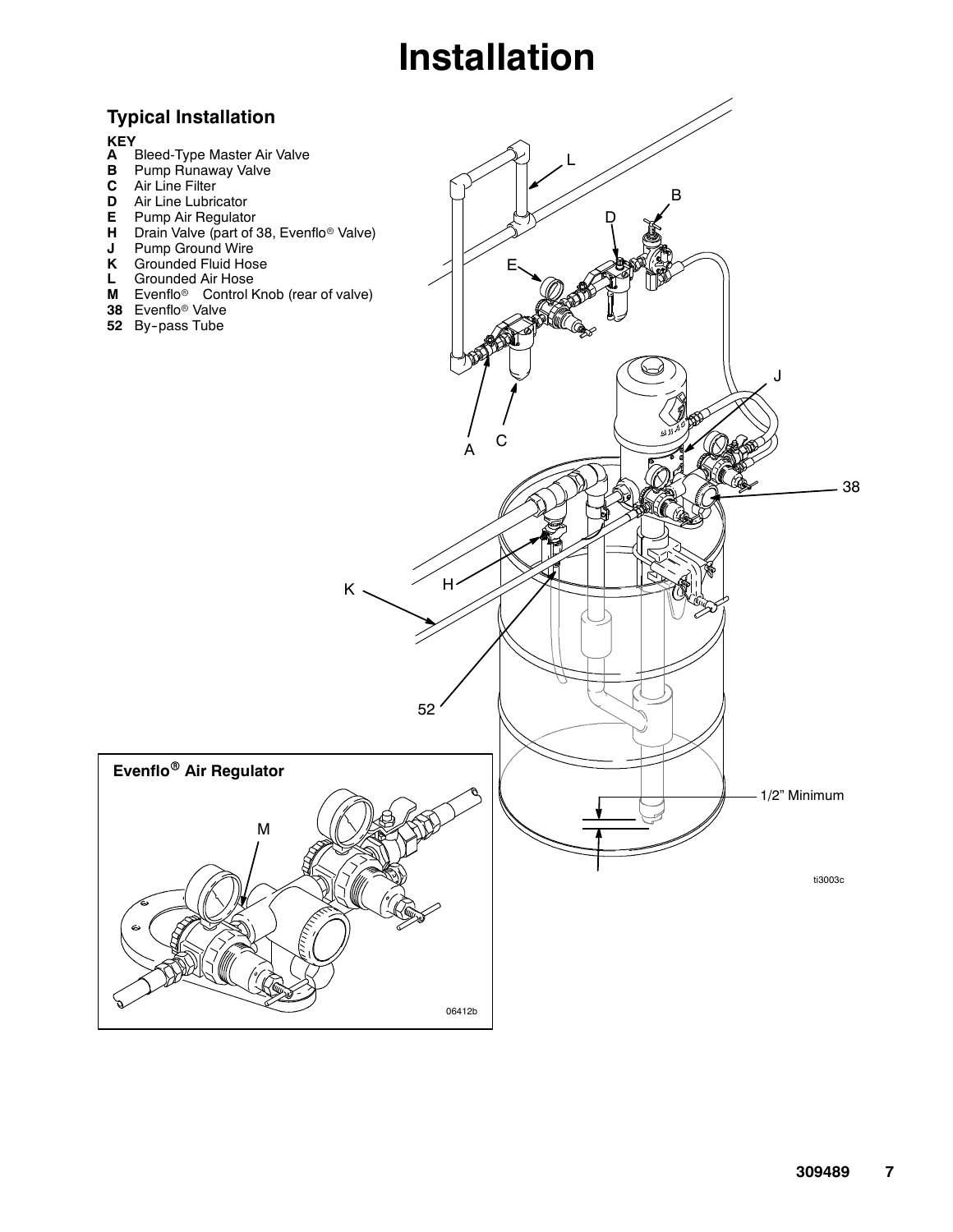# **Operation**

#### **Pressure Relief Procedure**

With the Evenflo<sup>®</sup> control, its bypass valve, and the pump Relax-A-Valve properly set, fluid pressure is relieved from the pump and hose each time you release the gun trigger. Always engage the gun trigger safety when you stop spraying. To relieve air pressure, close the Evenflo regulators and open the bleed-type master air valve.

### **WARNING**

#### **SKIN INJECTION HAZARD**

*If you suspect that the Evenflo<sup>®</sup> system is not properly set, or that pressure is not fully relieved,* the system pressure

must be manually relieved to prevent the system from starting or spraying accidentally. Fluid under high pressure can be injected through the skin and cause serious injury. To reduce the risk of an injury from injection, splashing fluid, or moving parts, follow the **Pressure Relief Procedure** whenever you:

- are instructed to relieve the pressure,
- stop spraying,
- check or service any of the system equipment,
- or install or clean the spray tips.
- 1. Engage the spray gun or dispensing valve safety latch.
- 2. Close the pump air regulator.
- 3. Close the master bleed-type air valve (required).
- 4. Disengage the gun or dispensing valve safety latch.
- 5. Hold a metal part of the gun/valve firmly to a grounded metal waste container and trigger to relieve fluid pressure.
- 6. Engage the safety latch again.
- 7. Insure the Relax-A-Valve is set in the automatic position.

*If you suspect that the spray tip or hose is completely clogged, or that pressure has not been fully relieved after following the steps above, very slowly* loosen the tip guard retaining nut or hose end coupling and relieve pressure gradually, then loosen completely. Now clear the tip or hose.

#### **8 309489**

### **WARNING**

Never operate the pump with the air motor plate removed. Moving parts in the piston can pinch or amputate fingers.

#### **Startup**

### **WARNING**

To reduce the risk of serious injury whenever you are instructed to relieve pressure, always follow the **Pressure Relief Procedure** on page 8.

The pump was tested in oil, and some oil was left in the pump to protect it from corrosion. if the oil will contaminate the fluid your are pumping, flush it out.

To Start the Pump:

- 1. Close the fluid drain valve (H).
- 2. Open the bleed-type master air valve (A).
- 3. Open the Evenflo<sup>®</sup> control knob (M) four full turns.



- 4. Holding a metal part of the applicator firmly against the side of a grounded metal pail, hold the trigger open while slowly opening the air regulator (B). While the applicator air is on, slowly open the pump air regulator (A). If the pump does not operate, release the trigger and close the control valve (M) a quarter turn.
- 5. Repeat this process until the pump operates when the applicator is triggered. Trigger the applicator until flushing of the oil is complete.
- 6. Gradually adjust the pump and applicator air pressure as needed during normal operation.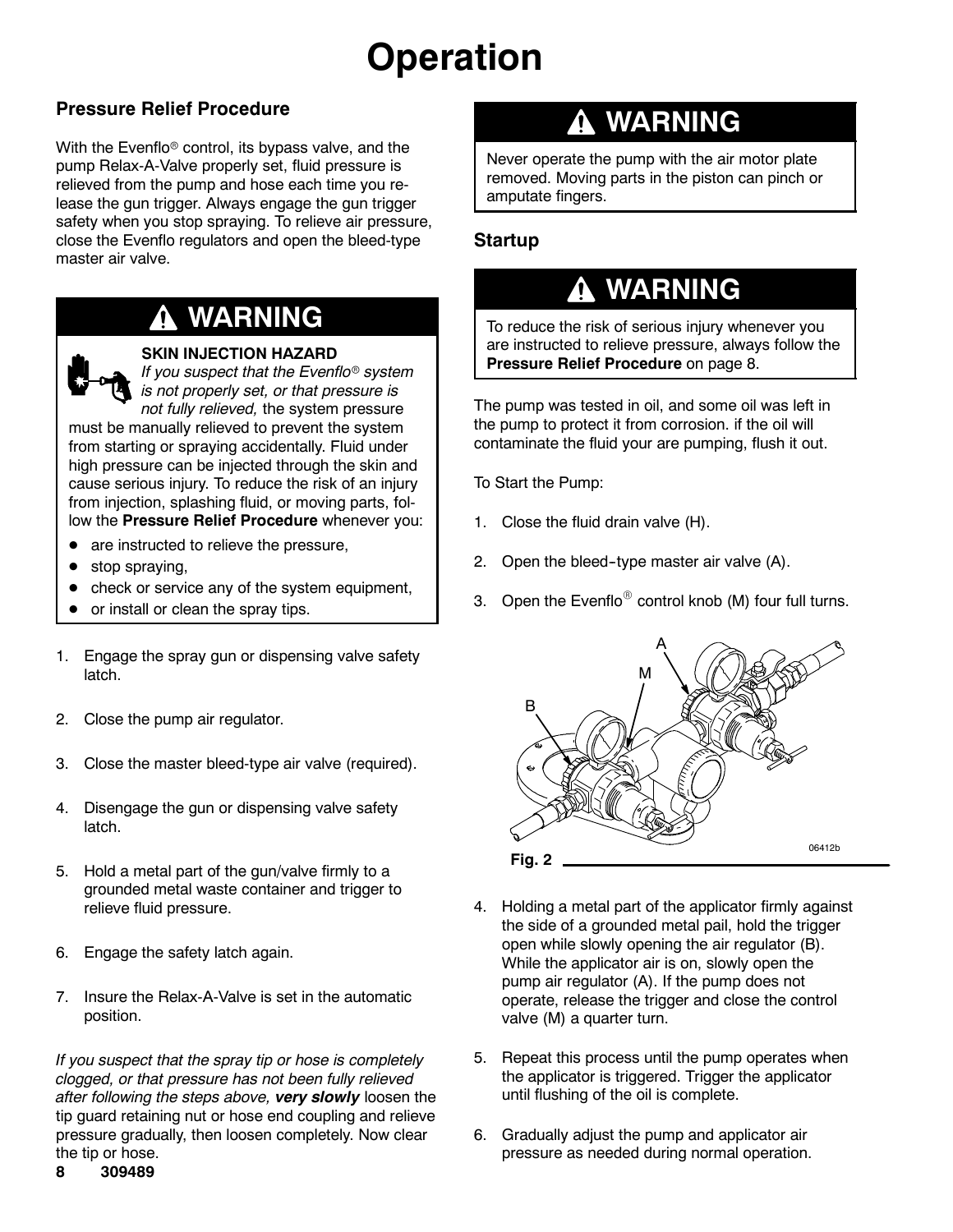# **Operation**

Use the air regulator (A) to control fluid pressure and pump speed. Always use the lowest pressure necessary to get the desired results. Higher pressures cause premature pump wear and spray tip wear, and usually do not improve the spray pattern.

### **WARNING**

To reduce the risk of overpressurizing your system, which could result in component rupture and cause serious injury, never exceed the maximum working pressure of the lowest rated component in your system. Lowering the air pressure to the motor will proportionately lower the fluid outlet pressure from the pump. Refer to the Technical Data on page 16 for the maximum air and fluid working pressure of this pump.

#### **Shutdown and Care of the Pump**

#### **WARNING** Δ

To reduce the risk of serious injury whenever you are instructed to relieve pressure, always follow the **Pressure Relief Procedure** on page 8.

**Relieve the pressure** whenever you stop spraying.

Always stop the pump at the bottom of its stroke to prevent fluid from drying on the rod and damaging the throat packings.

If you are pumping fluid which dries, hardens, or sets up, flush the system with a compatible solvent as often as necessary to prevent a build up of dried fluid in the pump or hoses.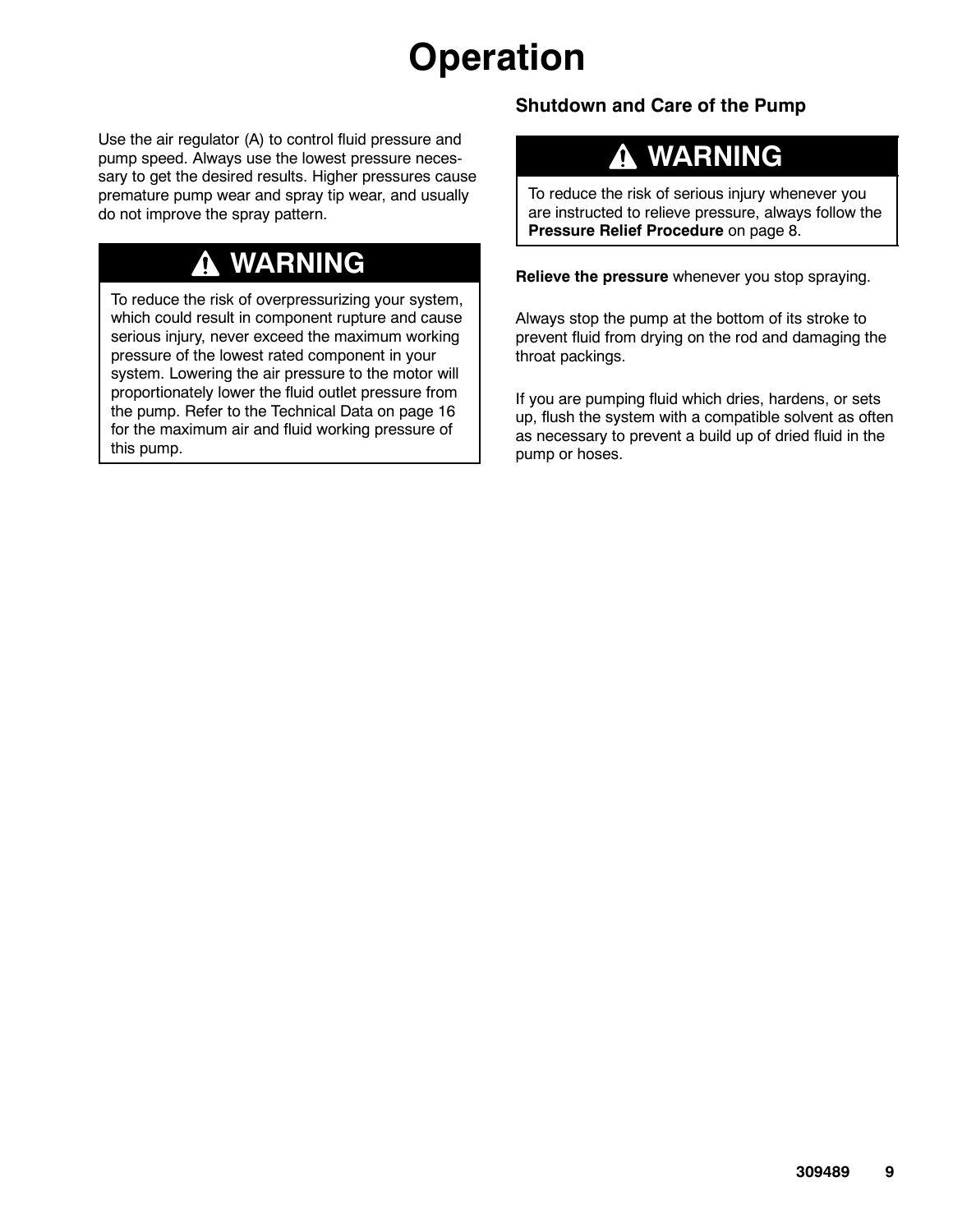# **Maintenance**

#### **Lubrication**

If your system includes an automatic air line lubricator, adjust the lubricator as instructed in the separate instruction manual.

For manual lubrication, each day, remove the air inlet hose and place 12 to 15 drops of high quality, light motor oil in the inlet. Reattach the hose and turn on the air to blow the oil into the motor.

#### **Throat Packing Adjustment**

### **WARNING**

To reduce the risk of serious injury whenever you are instructed to relieve pressure, always follow the **Pressure Relief Procedure** on page 8.

Once a week, or after each 40 hours of operation, check the tightness of the throat packing nut. It should be tight enough to stop leakage, but no tighter.

To check, first **relieve the pressure.** Then, remove the identification plate (M) from the motor. Using a spanner wrench or a 0.22 in (5.6 mm) diameter rod, adjust the nut. Reinstall the identification plate before operating the pump. See Fig. 3.

#### **Flushing**

### **WARNING**

To reduce the risk of serious injury whenever you are instructed to relieve pressure, always follow the **Pressure Relief Procedure** on page 8.

To reduce the risk of injection injury, static sparking, or splashing in the eyes or on the skin, **relieve the pressure.** Then, remove the spray tip (spray guns or spray valves only) before flushing. Hold a metal part of the gun/valve firmly to the side of a grounded metal pail and use the lowest possible fluid pressure during flushing.



**Fig. 3**

#### **Corrosion Protection**

### **WARNING**

To reduce the risk of serious injury whenever you are instructed to relieve pressure, always follow the **Pressure Relief Procedure** on page 8.

### **A CAUTION**

Water, or even moist air, can cause your pump to corrode. To help prevent corrosion, never leave the pump filled with water-based fluid or air. After normal flushing, flush the pump again with mineral spirits or oil-based solvent, and **relieve the pressure.** This leaves the mineral spirits in the pump.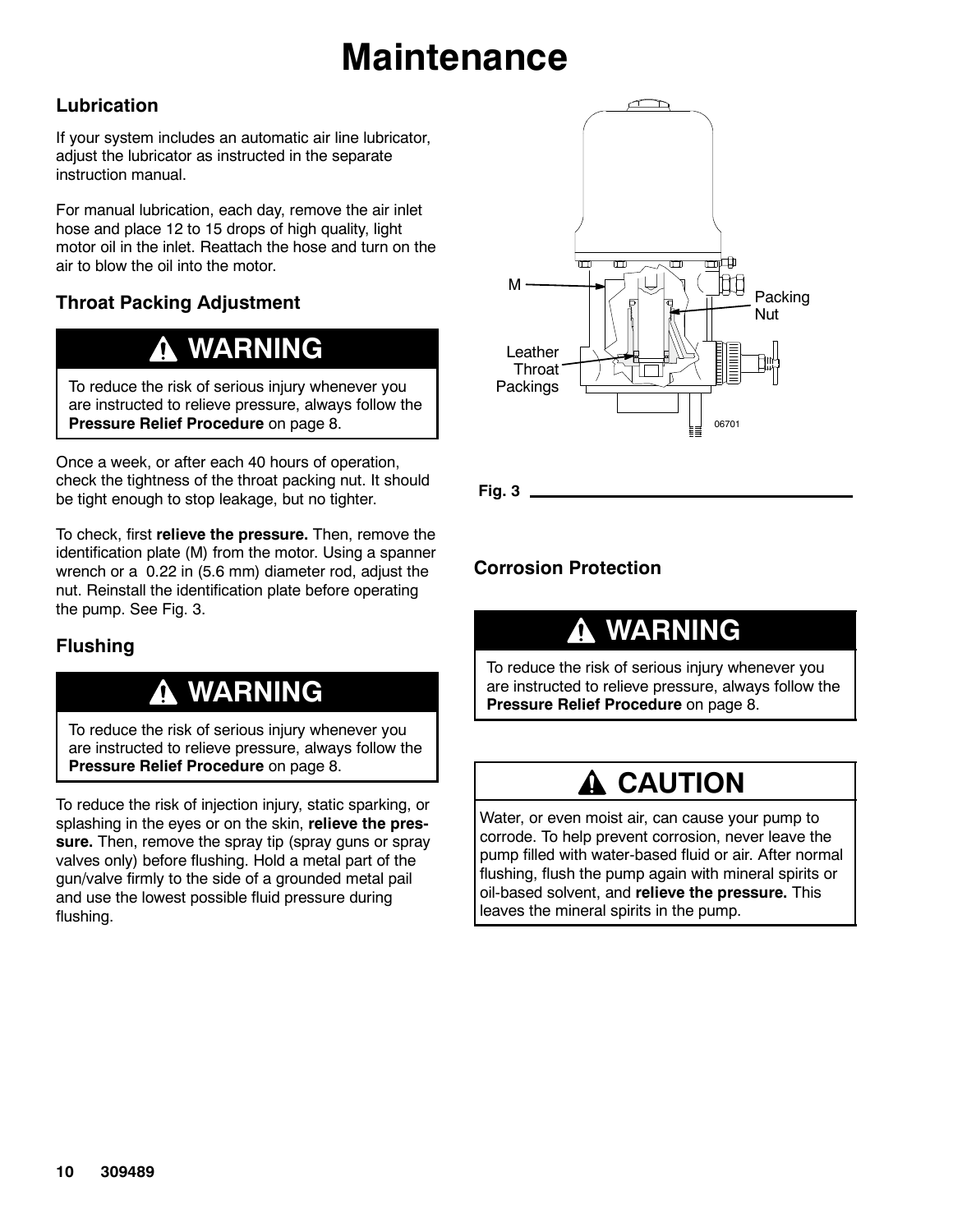# **Troubleshooting**

### **WARNING**

To reduce the risk of serious injury whenever you are instructed to relieve pressure, always follow the **Pressure Relief Procedure** on page 8.

**Relieve the pressure** before you check or service any system equipment.

**NOTE:** Check all possible problems and solutions before disassembling the pump.

#### **WARNING**  $\boldsymbol{\Lambda}$

Never operate the pump with the air motor plate removed. Moving parts in the piston can pinch or amputate fingers.

| Problem                          | Cause                                            | <b>Solution</b>            |
|----------------------------------|--------------------------------------------------|----------------------------|
| Pump does not operate, or no     | Loose or broken pump parts                       | Disassemble, check, repair |
| fluid flow                       | Restricted line or inadequate air sup-<br>ply    | Clear, increase            |
|                                  | Exhausted fluid supply                           | Refill and prime           |
|                                  | Clogged fluid hoses                              | Clean, or replace          |
|                                  | Fluid intake or piston valves need<br>adjustment | Adjust, see page 12        |
|                                  | Damaged air motor                                | Repair; see 306982         |
| Pump operates, but output is low | Insufficient air supply                          | Increase                   |
|                                  | Exhausted fluid supply                           | Refill and prime           |
|                                  | Obstructed gun or dispensing valve               | Clear                      |
|                                  | Damaged fluid pump packings                      | Replace, see page 12       |
|                                  | Held open or worn piston or intake<br>valve      | Repair; see page 12        |
| Erratic or accelerated operation | Exhausted fluid supply                           | Refill and prime           |
|                                  | Fluid intake or piston valve worn                | Repair; see page 12        |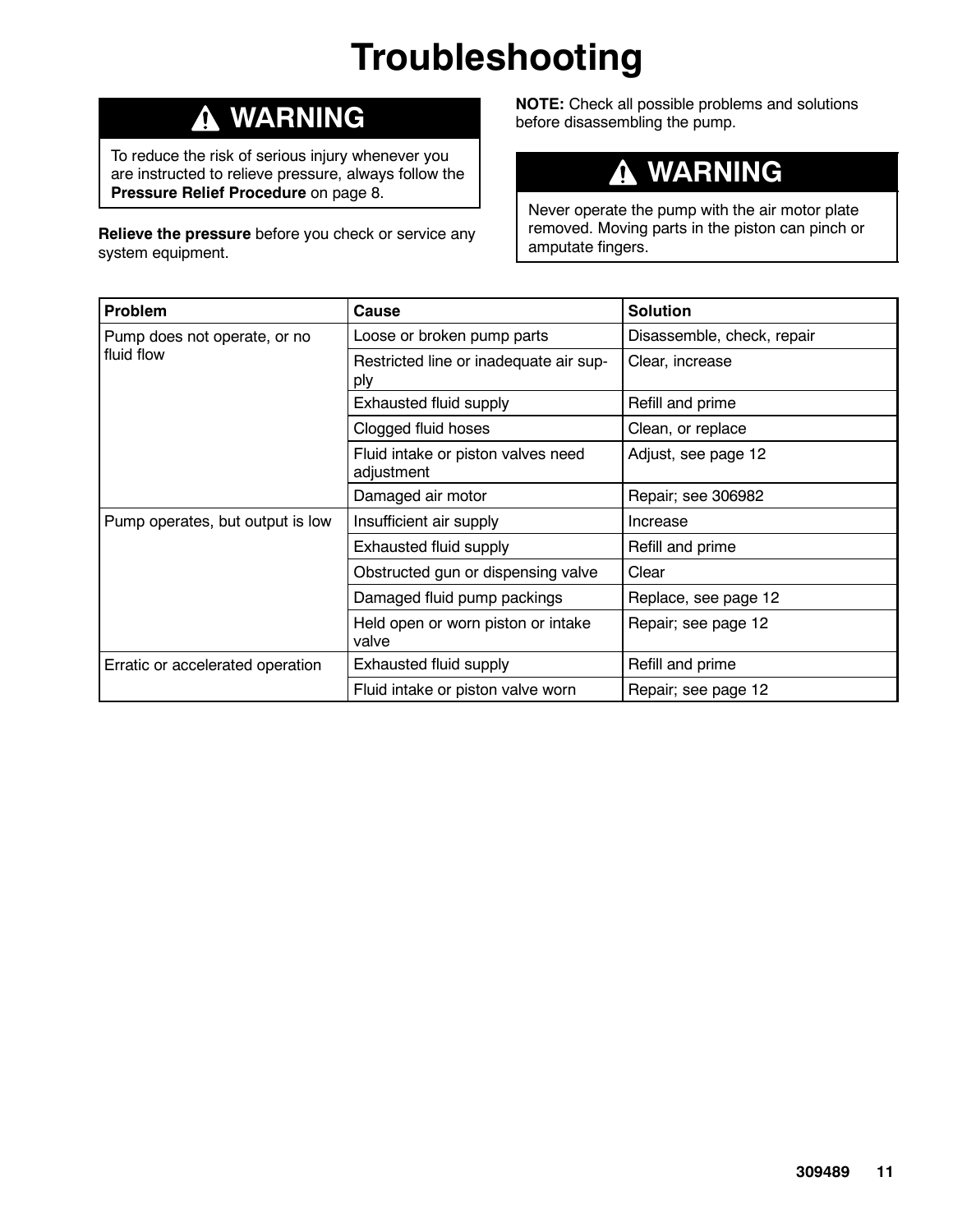# **Service**

#### **Displacement Pump Repair**

#### *Before you start:*

- 1. A packing repair kit, part no. 946761 is available. This kit includes two glands and eight packings for the motor as well as o-rings, packings, and washers for the displacement pump. For the best results use all the parts in the kit.
- 2. Clean all parts as you disassemble them, using a compatible solvent, and inspect for wear or damage. Replace parts as necessary.

#### **Intake Valve** (See Fig. 4)

### **WARNING**

To reduce the risk of serious injury whenever you are instructed to relieve pressure, always follow the **Pressure Relief Procedure** on page 8.

#### 1. **Relieve the pressure.**

- 2. Unscrew the intake valve housing (27).
- 3. Remove the ball stop pin (24). Inspect the ball (25) and seat (23) for nicks or scratches.
- 4. Replace the ball and/or seat if it is damaged, as damaged parts do not seal properly and may cause poor pump performance.
- 5. If no further service is needed reassemble the intake valve. Be sure the ball stop pin (24) is reinstalled in the proper holes. See Check Valve Adjustment at right.

#### **Piston**

- 6. Unscrew the riser tube (13) from the pump base. Clean the tube and inspect it for wear by holding it up to a light at a slight angle. If you see wavy lines or scratches where the piston travels, replace the tube as it will not seal well with the new piston packings and the pump will perform poorly.
- 7. Loosen the locknut (15) and unscrew the piston body (16) from the connecting rod (14).
- 8. Disassemble and clean all parts.
- 9. Reassemble the piston, using all the new parts from the kit and any other new parts needed. Oil the leather packings (20\*) first. Then, reassemble the parts on the piston seat (21) in this order; backup washer (18), leather packing (20\*), spacer (19) with a new o-ring (22) installed on it, another leather packing (20\*), and backup washer (18\*).

**NOTE:** To replace the throat packings, follow the steps given in your separate air motor manual supplied, before continuing with this procedure.

- 10. Apply sealant to the threads of the seat (21) and screw onto the piston body (16). Screw the piston onto the connecting rod (14) and adjust the ball travel as instructed in Check Valve Adjustment, below. Tighten the locknut (15).
- 11. Check the o-ring (11) in the pump base and replace it if necessary.
- 12. Lubricate the piston packings and the inner wall at the top of the riser tube (13). Wrap the packings with a guide collar made of 1/64 in. maximum thickness shim stock or metal sheeting. Using a turning motion, work the first leather packing into the riser tube. Remove the guide collar and push the riser tube up and screw it into the base. Torque the tube to 100-150 ft-lb  $(135-204 \text{ N}\cdot\text{m})$ .

#### **Reassembly**

- 1. Be sure the check valves are properly adjusted. See below.
- 2. Reinstall the intake valve.
- 3. Reconnect the pump's ground wire to a true earth ground.

#### **Check Valve Adjustment**

These pumps have adjustable fluid intake and piston ball checks, which are factory-set for medium viscosity fluids.

**To change the piston ball travel** (see Fig. 5) loosen the lock-nut (15). Turn the piston body (16) counterclockwise to increase and clockwise to decrease. Medium viscosity fluids should have a 3/16 in (5 mm) ball travel. Decreasing the ball travel minimizes surging at stroke changeover, but too short a ball travel restricts the flow and slows down the pump.

**To change the intake valve ball travel,** move the ball stop pin (24) to a higher or lower set of holes. Use the middle holes for medium viscosity fluids.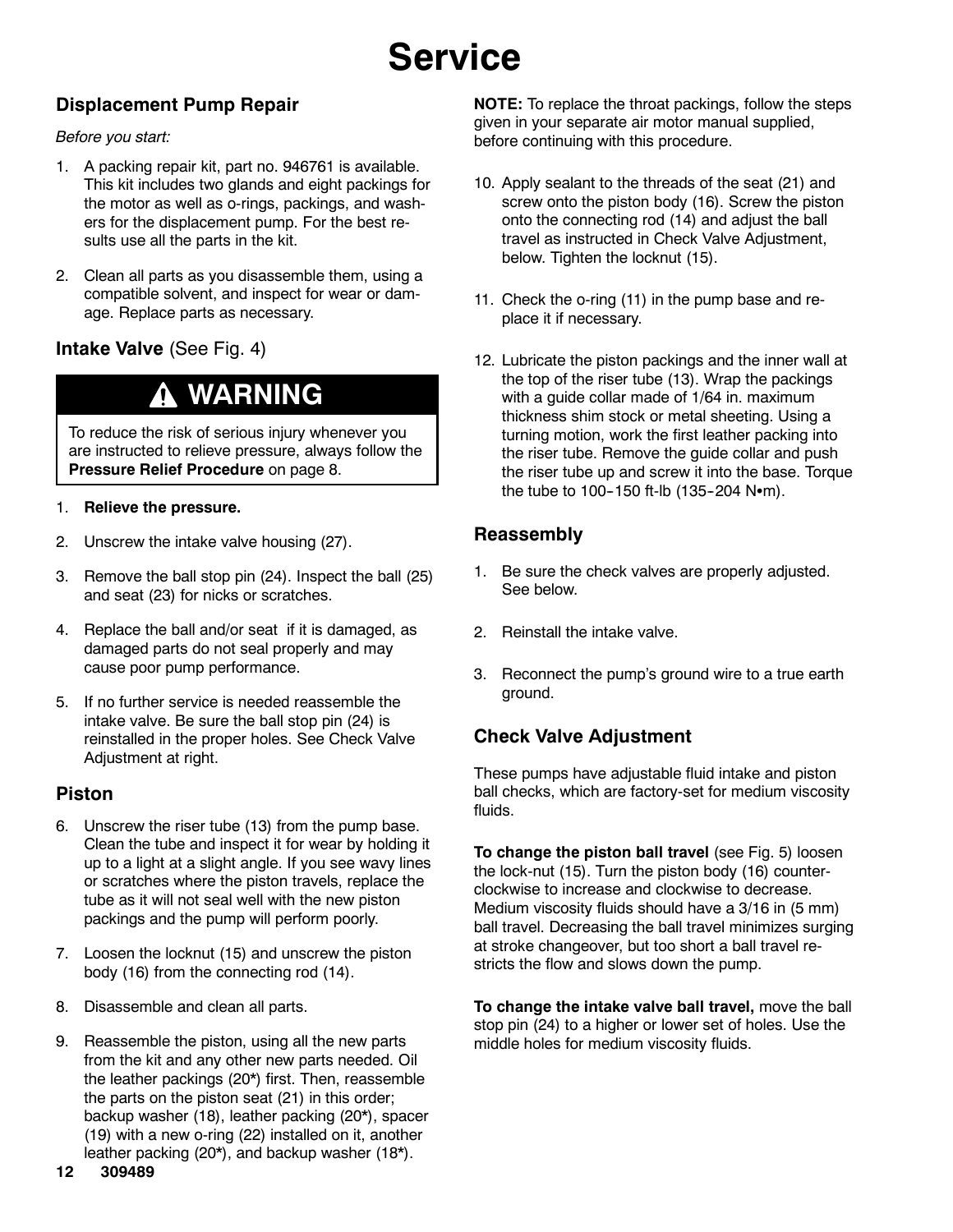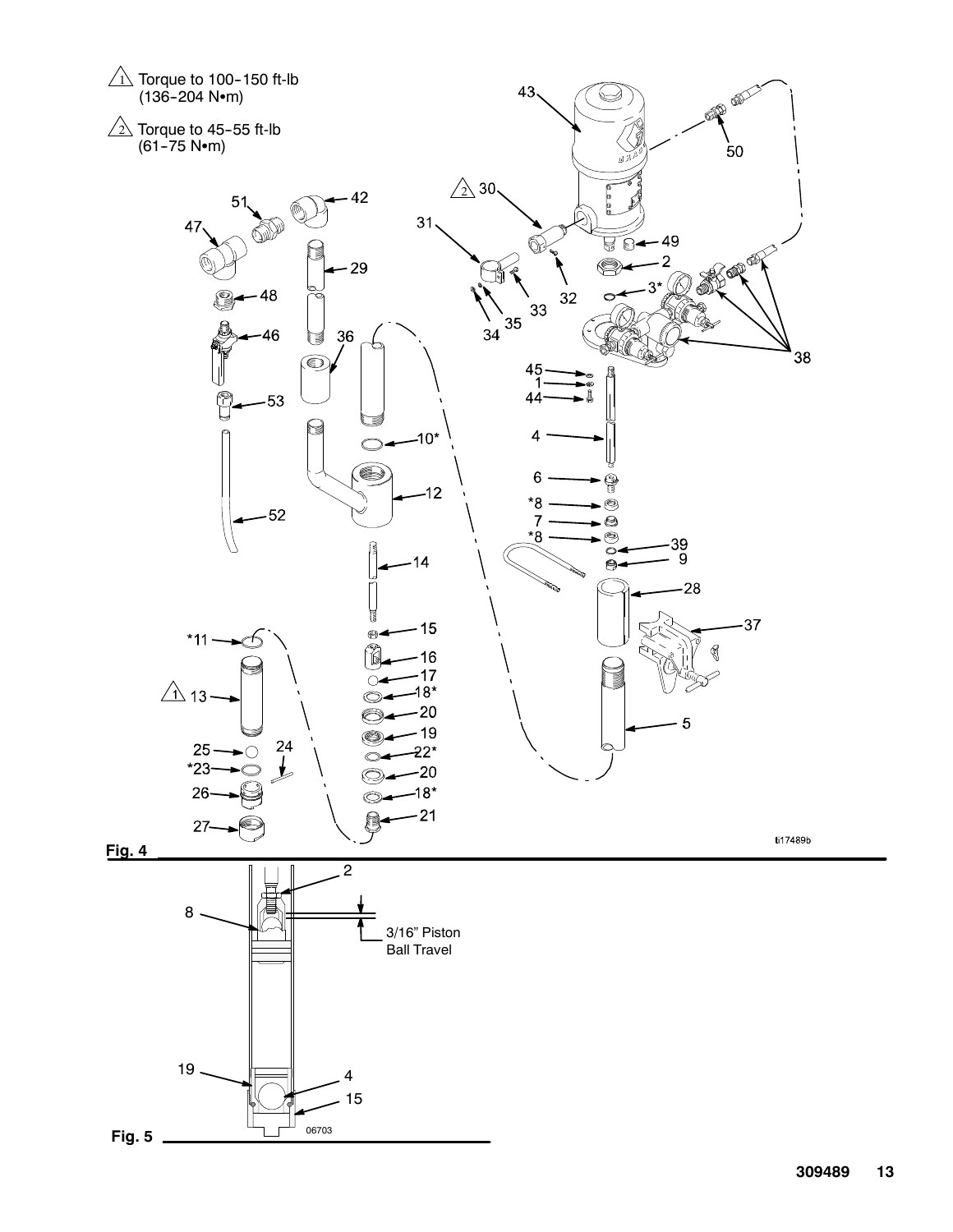## **Parts**

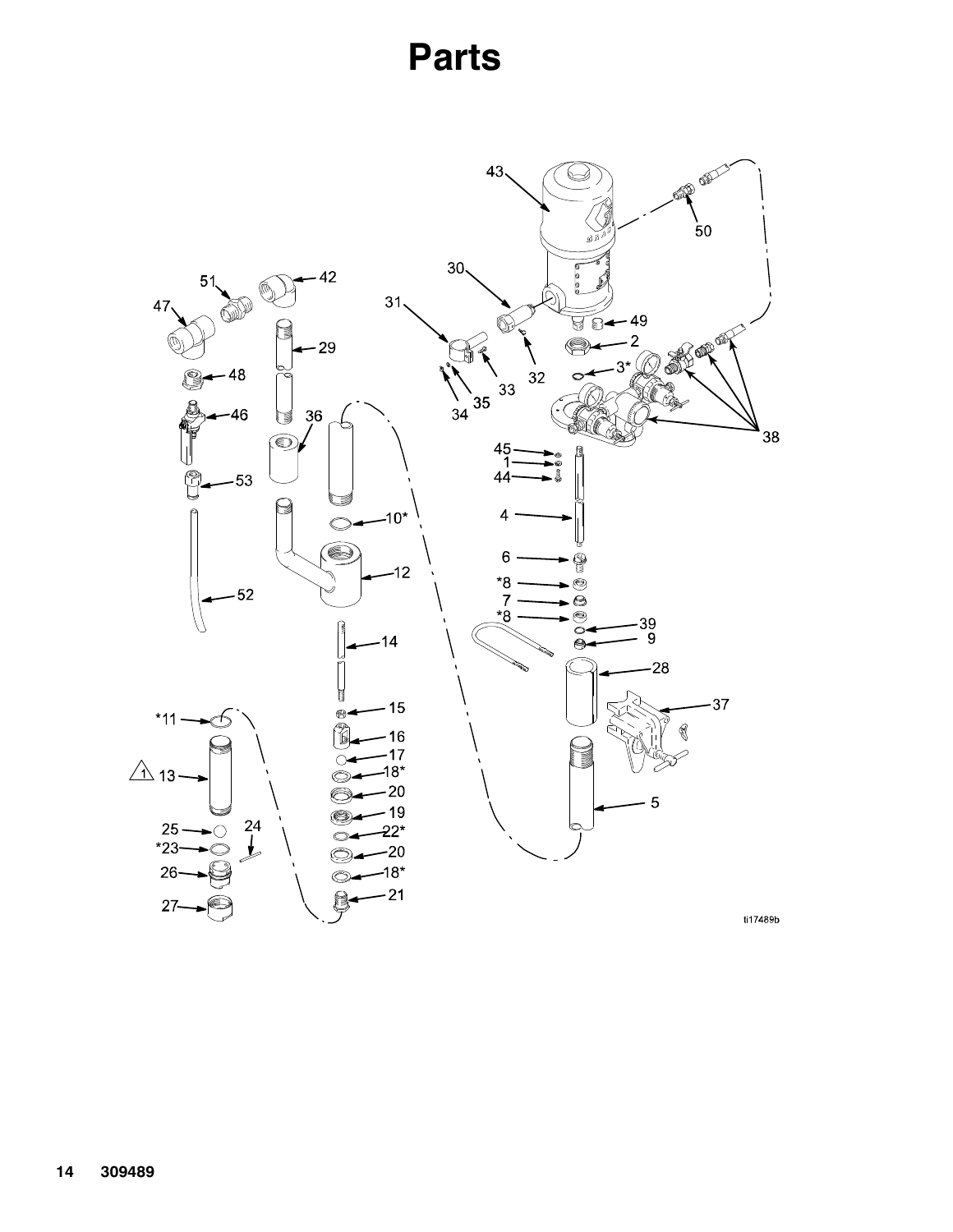## **Parts**

#### **Model 954088, Series A**

Includes items 1-53

| Ref.  |          |                                 |      | Ref. |          |                                       |                |
|-------|----------|---------------------------------|------|------|----------|---------------------------------------|----------------|
| No.   | Part No. | <b>Description</b>              | Qty. | No.  | Part No. | <b>Description</b>                    | Qty.           |
| 1     | 100016   | WASHER, lock                    | 2    | 29   | 620835   | FITTING, nipple, pipe                 |                |
| 2     | 621202   | NUT, jam                        |      | 30   | 621201   | STUD, clamp                           |                |
| 3*    | 510636   | PIN, spring, str                |      | 31   | 946670   | CLAMP, pipe                           |                |
| 4     | 620850   | ROD, connecting                 |      | 32   | 104137   | SCREW, binder, 10-24 x 3/8            |                |
| 5     | 620832   | CYLINDER, pump, displacement    |      | 33   | 102790   | SCREW, machine, pan hd                |                |
| 6     | 620842   | STUD, throat, packing           |      | 34   | 100676   | <b>NUT</b>                            |                |
| 7     | 620841   | PACKING, spacer, throat         |      | 35   | 100020   | <b>WASHER, lock</b>                   |                |
| 8*    | 510476   | PACKING, cup                    | 2    | 36   | 510787   | FITTING, coupling, pipe               |                |
| 9     | 620840   | PACKING, nut, throat            |      | 37   | 203156   | CLAMP, pump                           | 1              |
| $10*$ | 510473   | PACKING, o-ring                 |      | 38   | 202844   | PRESSURE CONTROL,                     |                |
| $11*$ | 510472   | PACKING, o-ring                 |      |      |          | automatic, Evenflo <sup>®</sup>       |                |
| 12    | 946669   | HOUSING, outlet pump            |      |      |          | See manual 306479 for parts           |                |
| 13    | 620833   | CYLINDER, pump, disp, 10:1 pres |      | 39   | 620985   | PACKING, washer, throat               |                |
| 14    | 620849   | ROD, connecting                 |      | 42   | 510786   | FITTING, elbow, pipe                  | 1              |
| 15    | 101960   | <b>NUT</b>                      |      | 43   | 206078   | AIR MOTOR, president                  |                |
| 16    | 620848   | HOUSING, valve                  |      |      |          | See manual 306982 for parts           | 1              |
| 17    | 101917   | BALL, bearing                   |      | 44   | 100022   | SCREW, cap, hex hd                    | $\overline{2}$ |
| $18*$ | 510475   | PACKING, cup                    | 2    | 45   | 502682   | WASHER, flat, cs                      | 2              |
| 19    | 620837   | SPACER, cup                     |      | 46   | 237469   | VALVE, ball, heavy duty               |                |
| 20    | 620836   | WASHER, piston, packing         | 2    | 47   | 504134   | FITTING, tee, pipe                    |                |
| 21    | 620831   | SEAT, valve                     |      | 48   | 500084   | BUSHING, hex hd                       |                |
| $22*$ | 154662   | PACKING, o-ring                 |      | 49   | 101754   | PLUG, pipe                            |                |
| $23*$ | 166238   | PACKING, o-ring                 |      | 50   | 158256   | UNION, swivel                         |                |
| 24    | 162947   | PIN, straight, headless         |      | 51   | 504704   | FITTING, nipple, hex                  |                |
| 25    | 101968   | BALL, bearing                   |      | 52   | 190339   | TUBE, by-pass                         |                |
| 26    | 186991   | HOUSING, valve, intake          |      | 53   | 112790   | CONNECTOR, tube                       |                |
| 27    | 164630   | RING, locking                   |      |      |          |                                       |                |
| 28    | 621203   | CLAMP, tube                     |      |      |          | * Parts included in Repair Kit 946761 |                |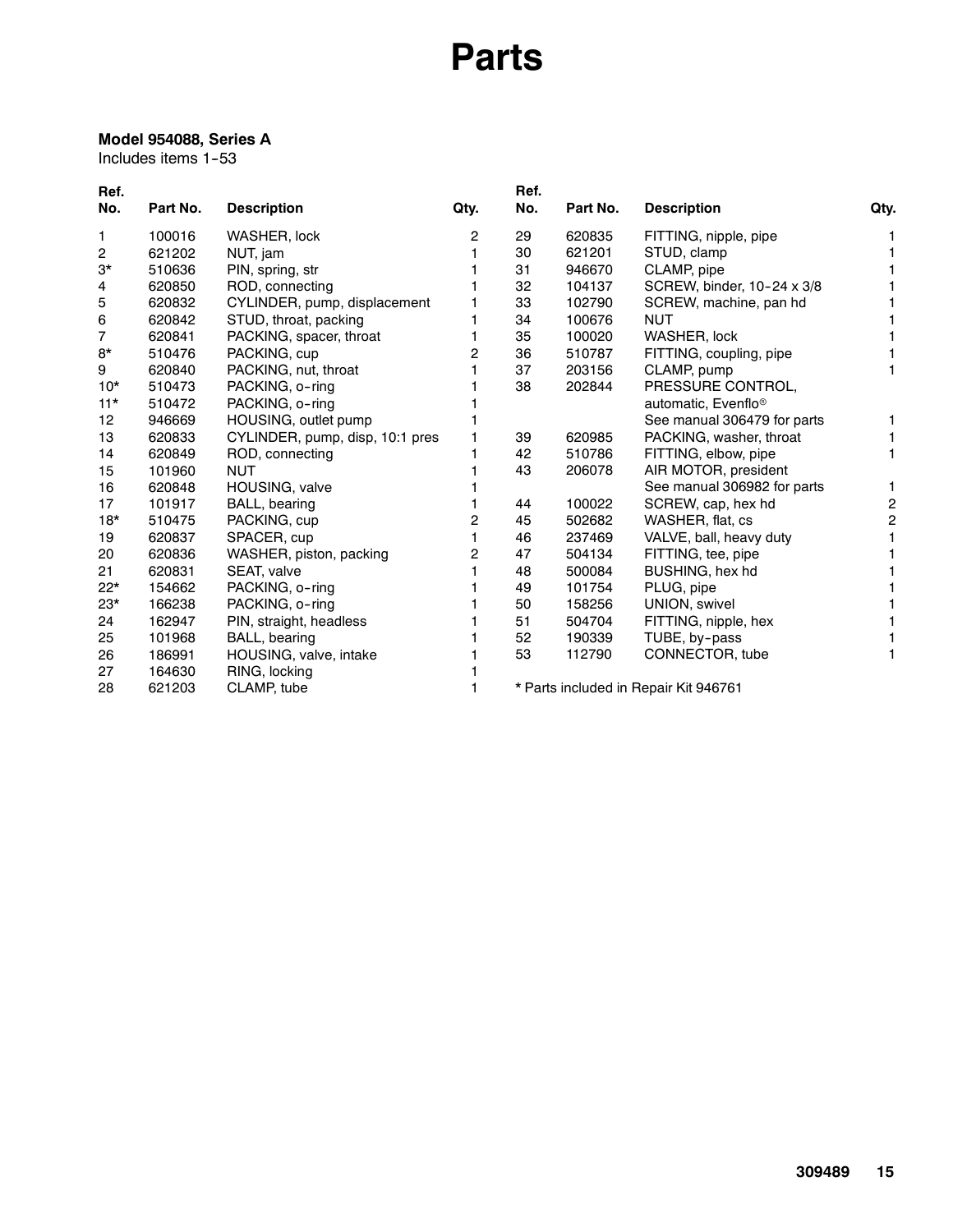# **Technical Data**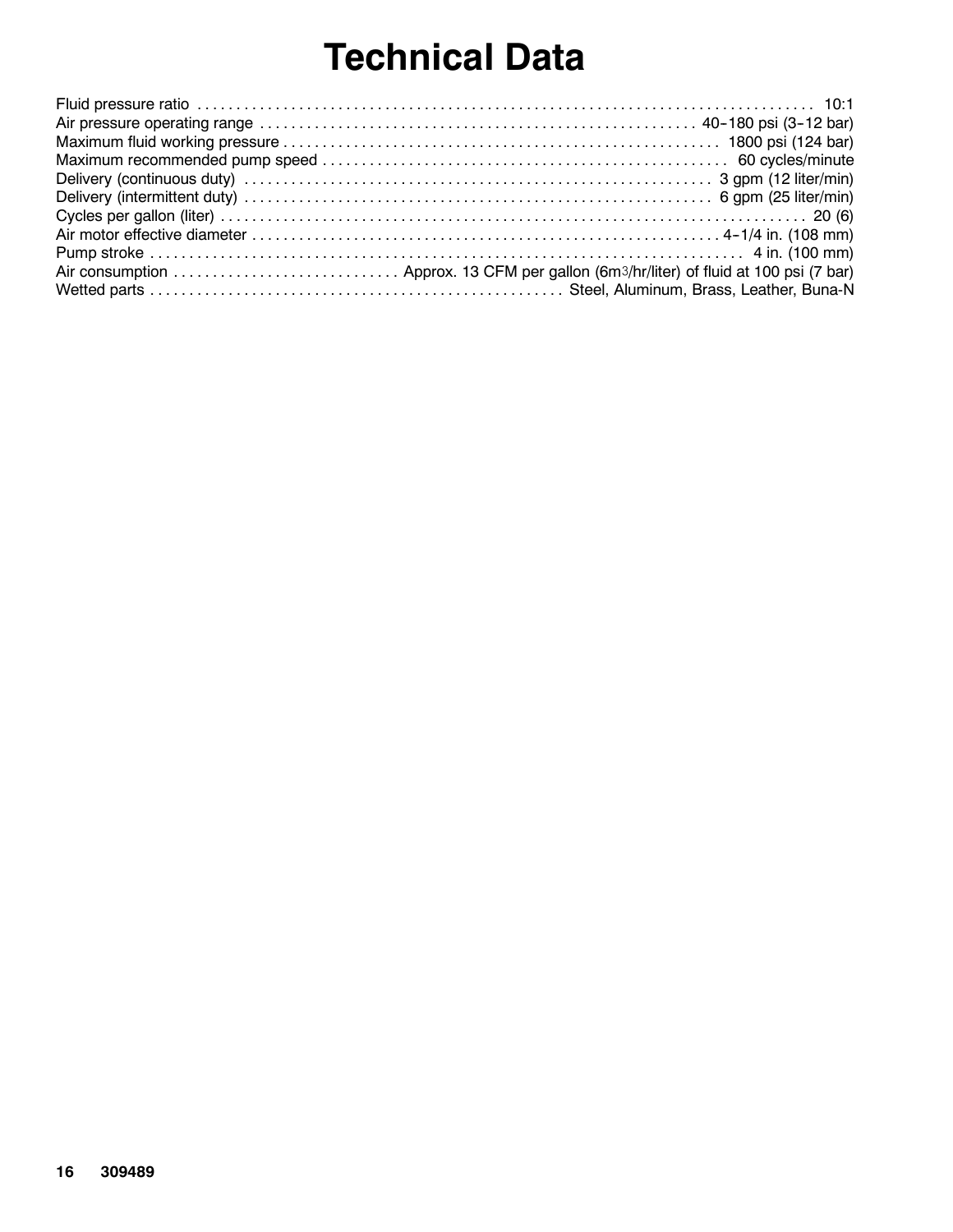# **Dimensions**



**Bottom View**

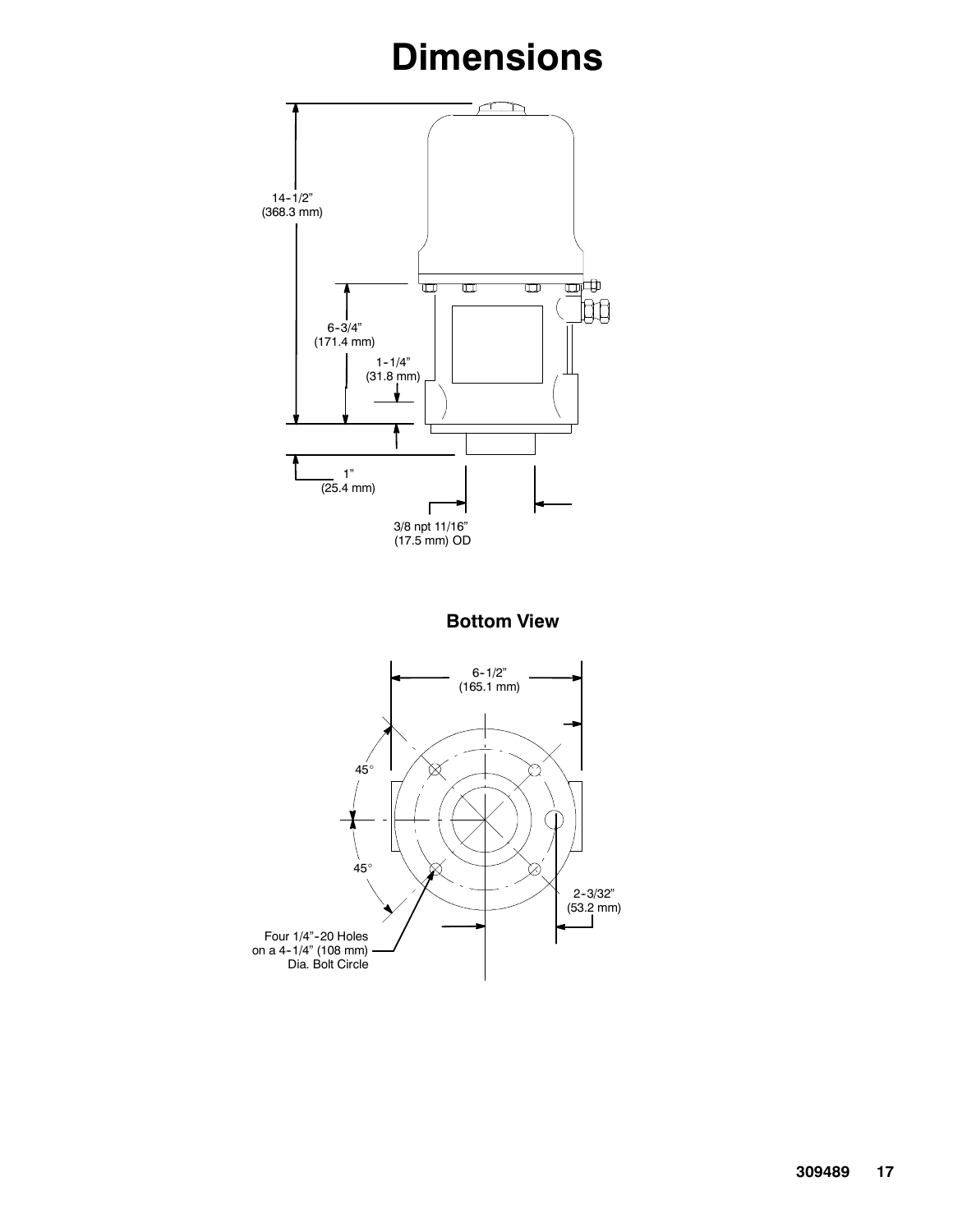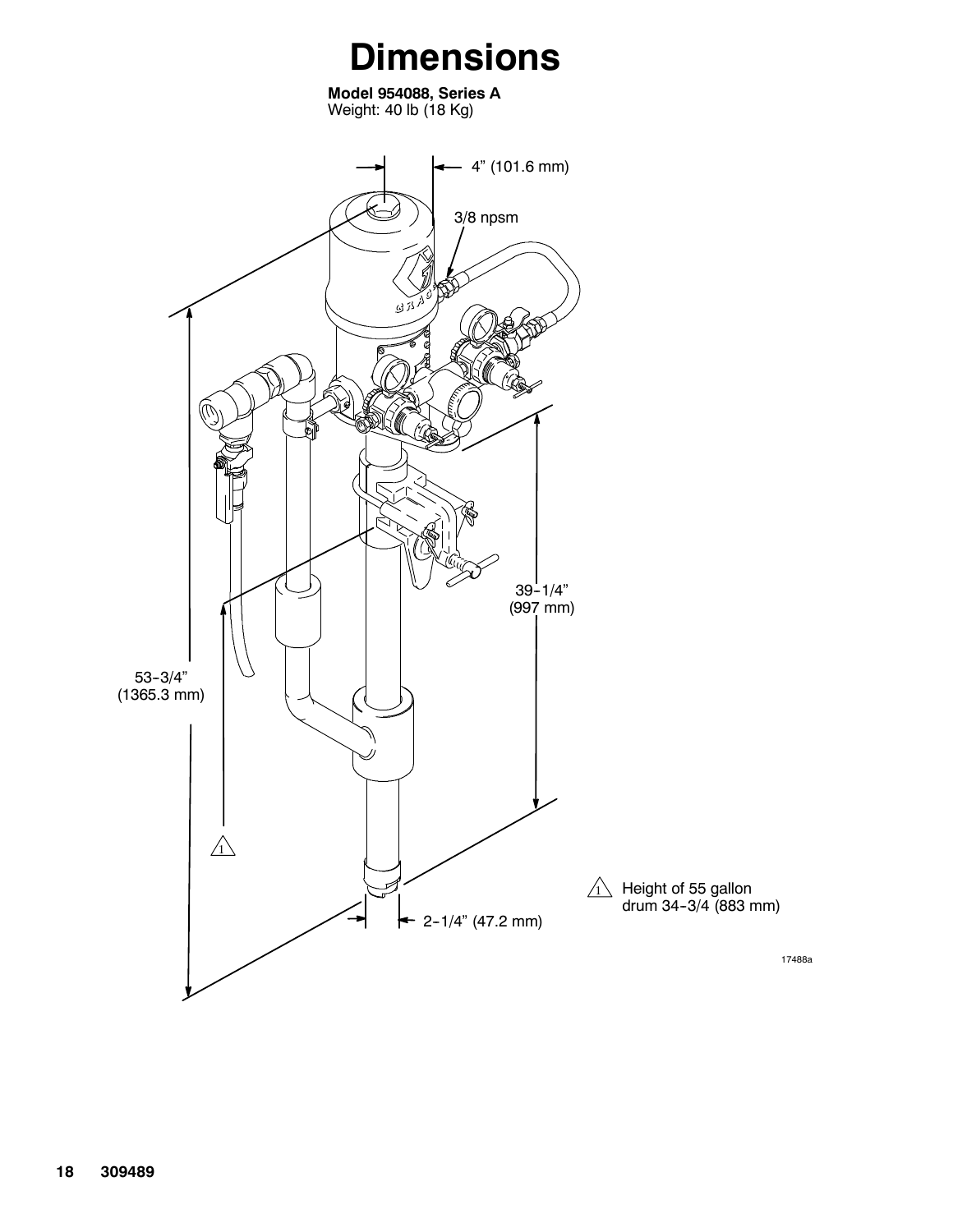## **Notes**